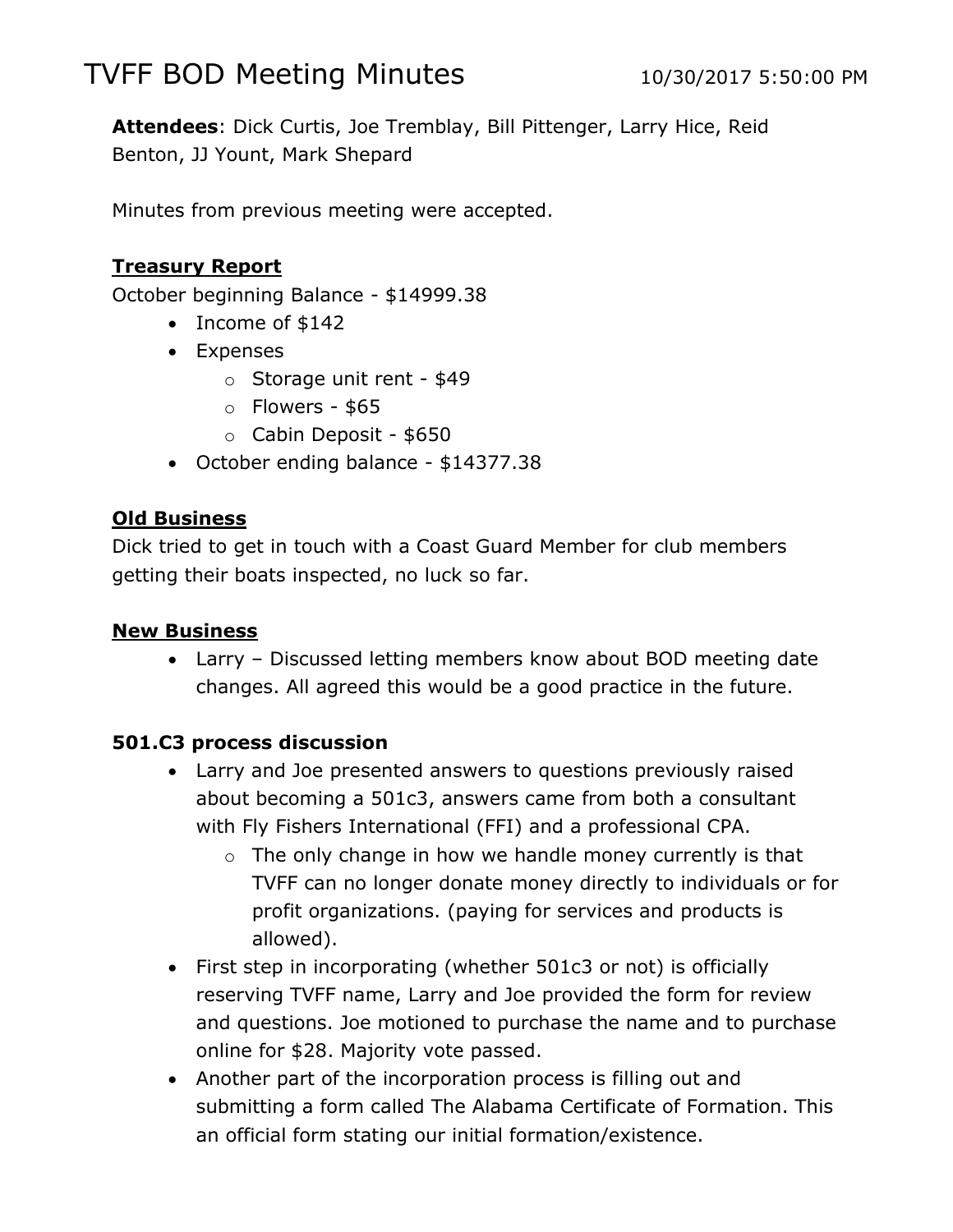- o Joe asked, should we have .inc in name. All voted no.
- o The certificate requires a brick and mortar address (none P.O. Box), P.O. can be used for regular business but brick and mortar is required for this form only.
	- Bill will check with church about using their address on formation paperwork. Larry will research other options like maybe using the registered agent's addres.

### **FFI Charter Membership**

- Club Dues If we become a FFI charter club our dues will have to shift. Bill made a motion to approve a Projected minimal Increase in membership dues to be presented in January general meeting. Majority vote passed.
- Dick Asked, How does becoming an FFI charter club benefit us?
	- o They take care of filing our taxes
	- o Liability insurance at a discount
	- o Free non-profit legal advice
	- o We fall under their category of 501c3, meaning they file paperwork and pay the 501c3 processing fees.
	- o Club has access to discounted fly gear for club purposes.
	- o All are TVFF members will be members of FFI and each get all the personal FFI member benefits.
		- Bill made a motion to present, in the January 2018 general club meeting, the club becoming a FFI Charter Club Member and all the process and benefits involved. Majority vote passed.

### **Incorporation and FFI Charter Club presentation**

- December newsletter announcement of the main ideas and that a presentation will happen in January
- January general club meeting Joe and Debbie to make presentation and answer questions
- February general club meeting Club general membership votes on becoming an FFI Charter Club.